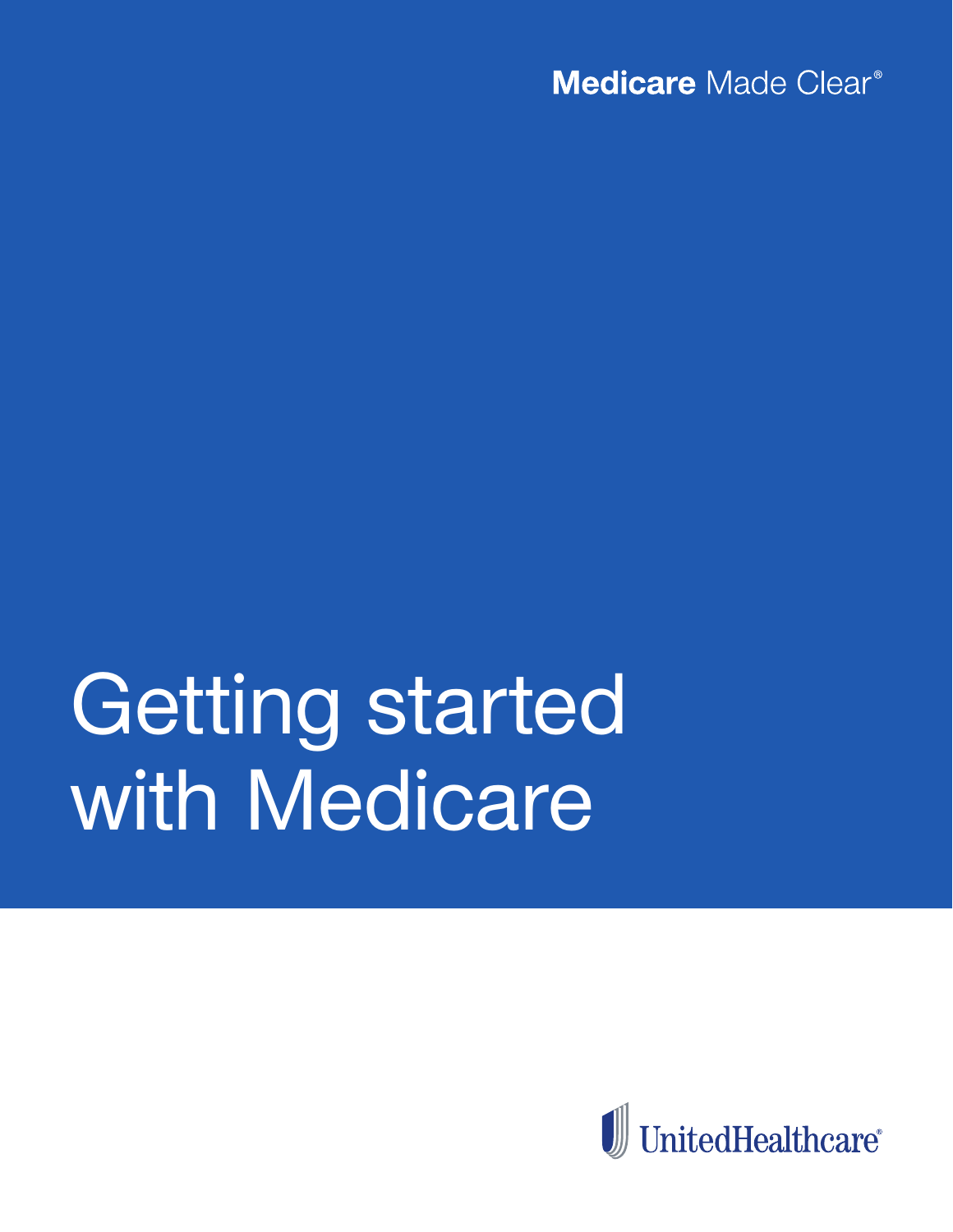## Welcome

You have important decisions to make when you become eligible for Medicare. Our goal is to help you understand your options and feel confident about choosing coverage based on your needs when you first enroll and every year after that.

## We're here to help.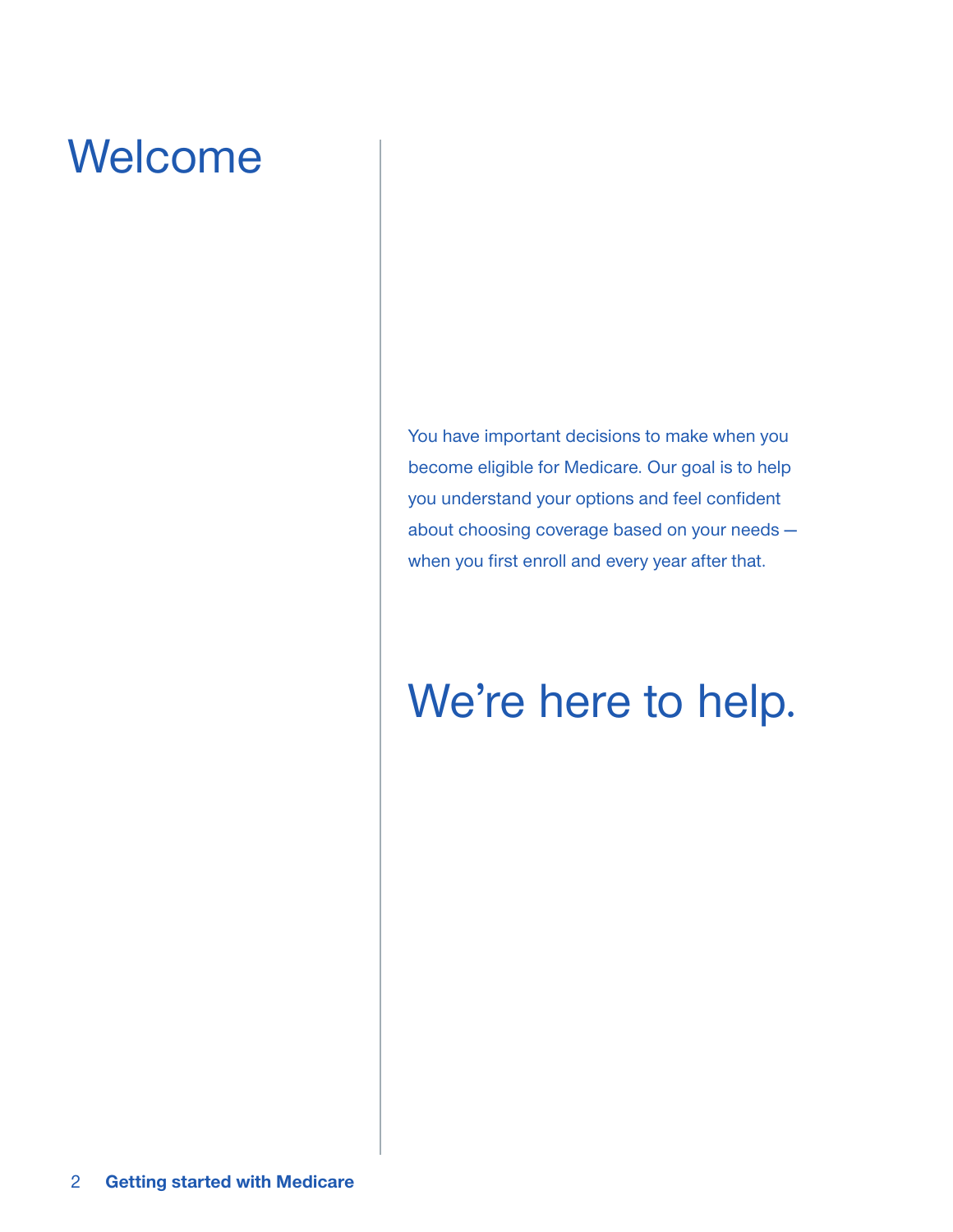## Table of contents

## **Medicare Overview**

## **Coverage and Costs**

| Medicare Part D: Prescription drug coverage 11 |  |
|------------------------------------------------|--|
| Medicare supplement insurance: Medigap 12      |  |
|                                                |  |

## **Enrollment**

## **Resources**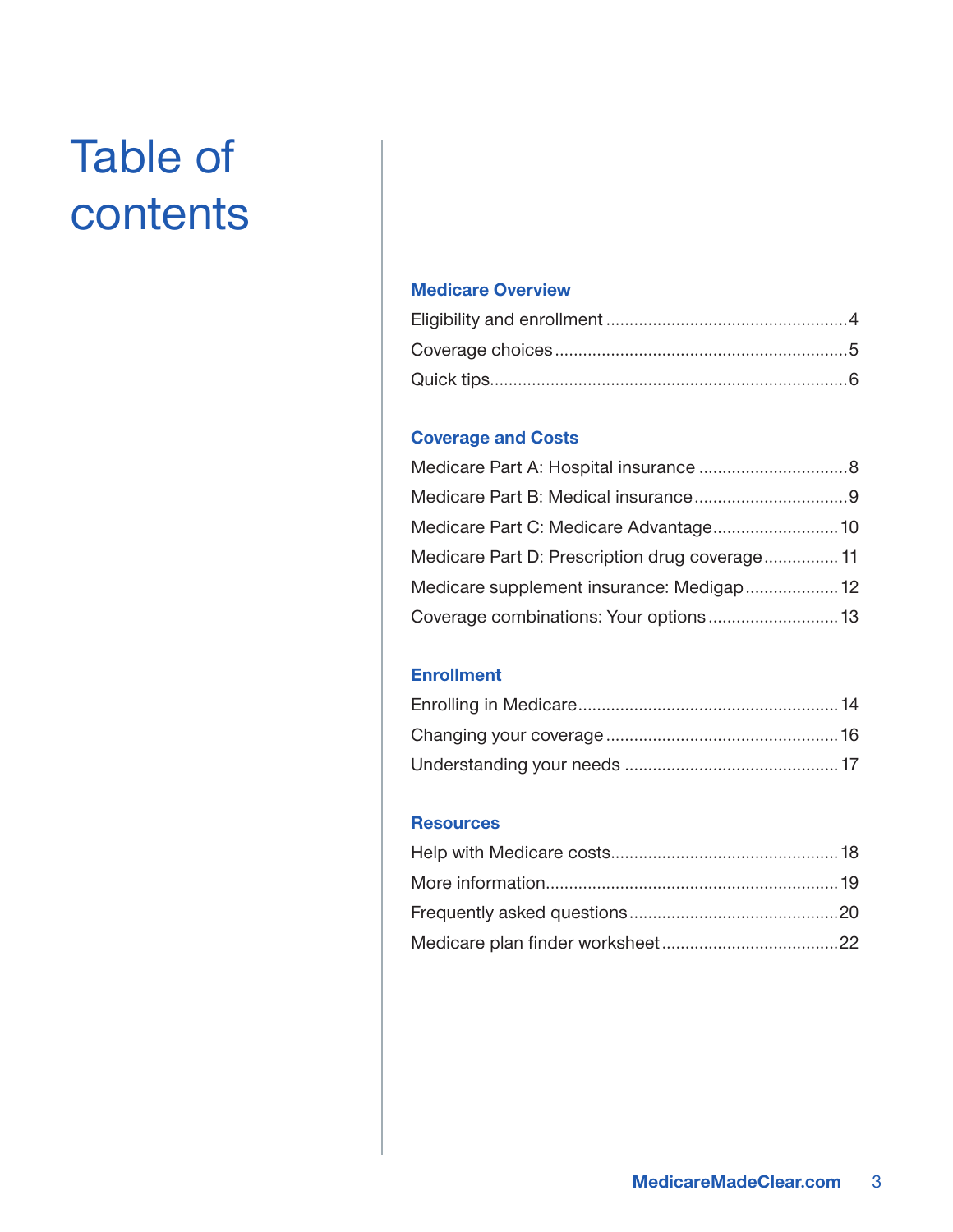## Eligibility and enrollment

Medicare is a federal program that offers health insurance to American citizens and other eligible individuals.

## Who can get Medicare?

## **U.S. citizens and legal residents**

Legal residents must live in the U.S. for at least 5 years in a row, including the 5 years just before applying for Medicare.

## **You must also meet one of the following requirements:**

- Age 65 or older
- Younger than 65 with a qualifying disability
- Any age with a diagnosis of end-stage renal disease or ALS

## How do you enroll?

You should be automatically enrolled if you are receiving Social Security or Railroad Retirement Board benefits when you become eligible. You'll receive your Medicare card in the mail.

If you're not receiving benefits, you need to sign up for Medicare when you become eligible. Go to SSA.gov/Medicare to enroll online, or call or visit your local Social Security office.

## What are the coverage choices?

Original Medicare (Parts A & B) is provided by the federal government. It helps pay for hospital stays and doctor visits, but it doesn't cover everything.

You may add coverage by enrolling in one or more private Medicare or Medicare-related plans.

- **Medicare supplement insurance plans** (Medigap) help pay some of the out-of-pocket costs that come with Original Medicare.
- **Medicare prescription drug plans** (Part D) help pay for prescription medications. Original Medicare does not cover prescription drugs.
- **Medicare Advantage plans** (Part C) offer an alternative to Original Medicare. Plans combine Part A and Part B coverage in one plan. They often include prescription drug coverage, too. Some plans offer additional benefits like coverage for routine vision and dental care.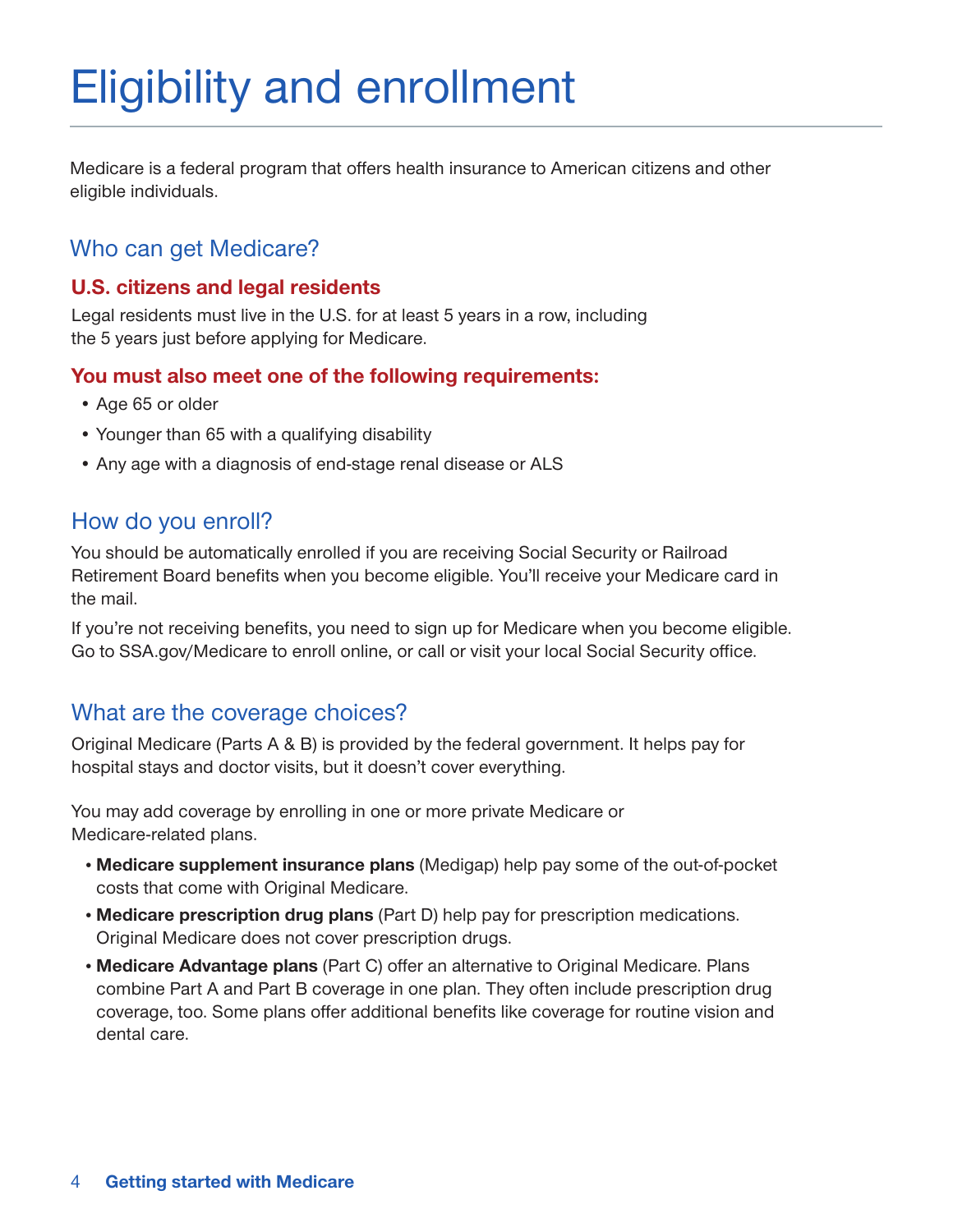## Coverage choices

Helps pay for prescription drugs

**PART** 

同



May offer additional benefits not provided by Original Medicare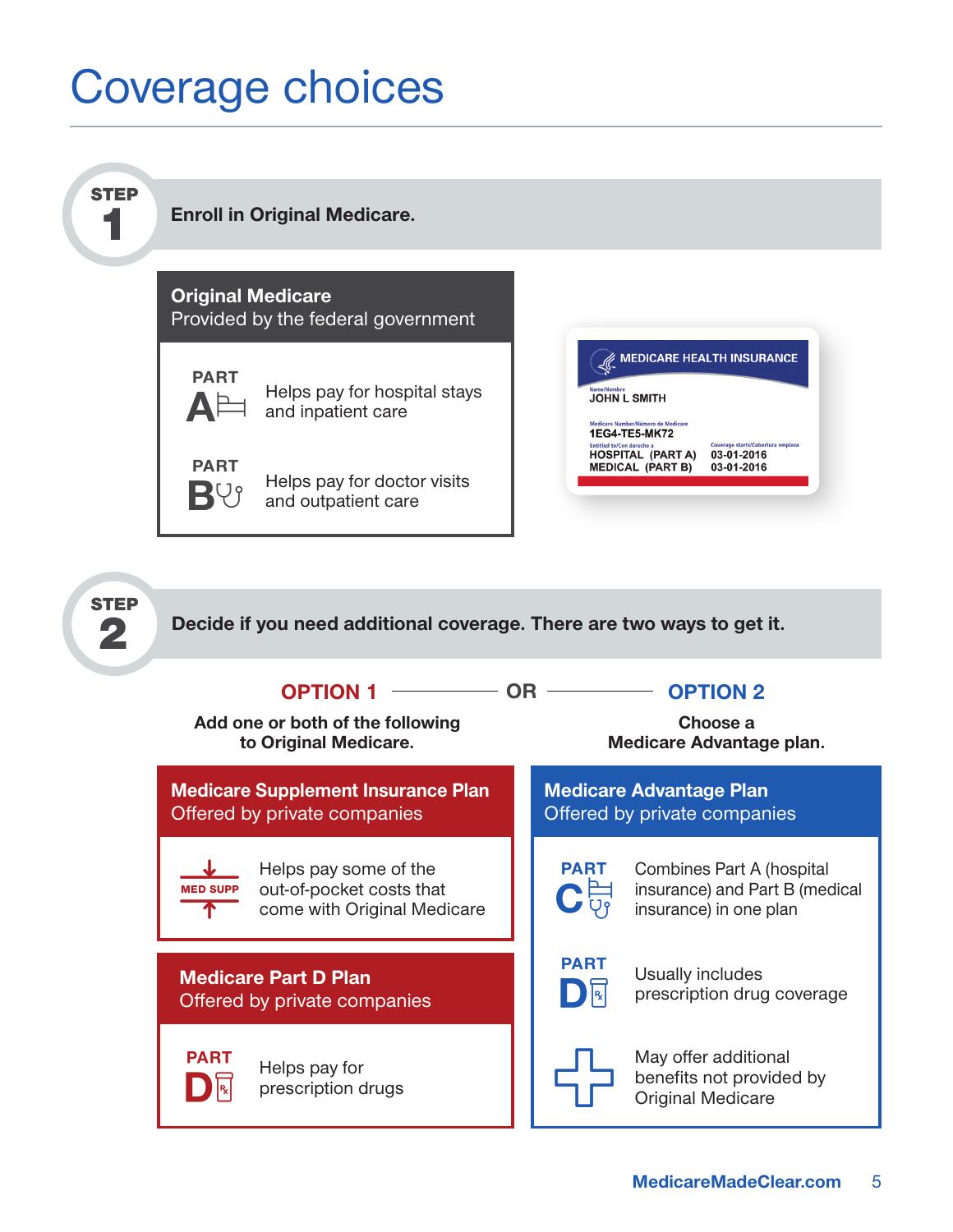## Quick tips



## There are two ways to get Medicare coverage.

- You can choose Original Medicare (Parts A & B). Part A is hospital coverage and Part B is medical coverage. Original Medicare is provided by the federal government. Benefits and coverage are the same across the country.
- Or you can join a Medicare Advantage plan (Part C). Medicare Advantage plans combine Part A and Part B coverage. Many also include prescription drug coverage (Part D) and offer additional benefits. Plans are offered by private insurance companies.

## You will pay a share of your costs.

- Neither Original Medicare nor a Medicare Advantage plan will pay for everything.
- You are responsible for monthly premiums as well as out-of-pocket costs such as deductibles, copays and coinsurance.

## Protection from high out-of-pocket costs is available.

- Medicare Advantage plans put a cap on your out-of-pocket costs for covered medical services. It's called the "annual out-of-pocket maximum" and it provides built-in financial protection. Out-of-pocket costs include deductibles, copays and coinsurance for Part A and B services covered by the plan. There is no out-ofpocket cap with Original Medicare.
- Medicare supplement insurance plans help pay some out-of-pocket costs not paid by Original Medicare, like deductibles and coinsurance. Plans are sold by private insurance companies.
- You don't need and can't use a Medicare supplement insurance plan if you have a Medicare Advantage plan. The two plans do not work together.

## There are two ways to get drug coverage.

- You may add a standalone prescription drug plan (Part D) to Original Medicare.
- Or you may enroll in a Medicare Advantage plan that includes prescription drug coverage.
- Plans are offered by private insurance companies.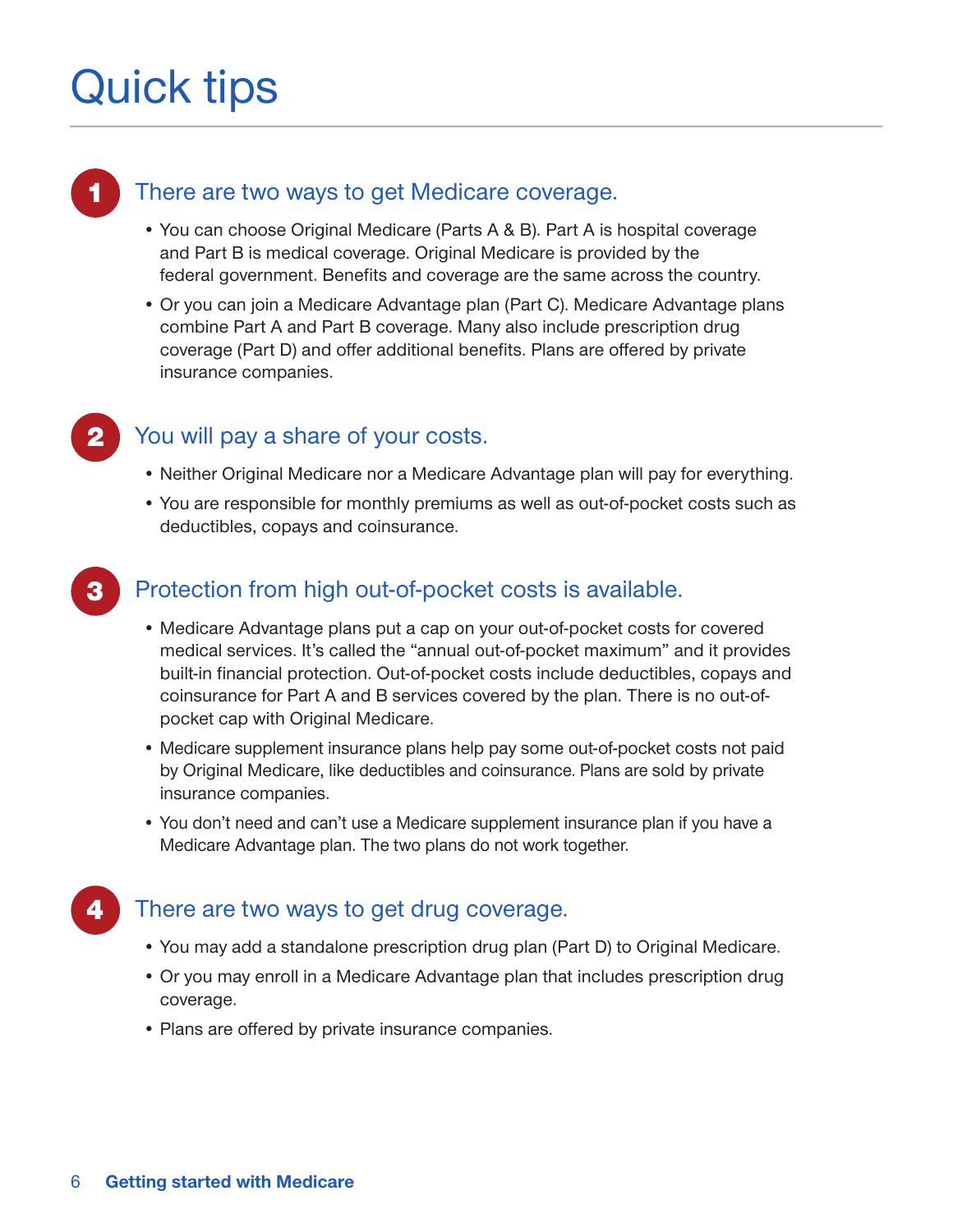## You may have many options.

- Medicare Advantage plans and prescription drug plans vary in terms of coverage and cost. Insurance companies may offer several plans where you live.
- Medicare supplement insurance plans are standardized and are the same nationwide, except in Minnesota, Wisconsin and Massachusetts.

## Timing matters when you first enroll.

- Your Initial Enrollment Period (IEP) is your first chance to enroll in Medicare and choose the coverage you want. Your IEP is 7 months long. It includes your birthday month or the 25th month of getting disability benefits plus the 3 months before and 3 months after. It begins and ends 1 month earlier if your birthday is on the 1st.
- You are automatically enrolled in Part A and Part B if you are receiving Social Security or Railroad Retirement Board benefits when you become eligible for Medicare. Otherwise you must enroll yourself.
- Medicare Part A, Part B and Part D may charge penalties if you sign up after your IEP ends, unless you qualify for a Special Enrollment Period.

## It's wise to review your choices every year.

- Medicare Annual Enrollment happens each year from October 15 to December 7. You may change your coverage choices during this time if you decide to.
- You may switch from one Medicare Advantage plan or prescription drug plan to another. You may also switch from Original Medicare to a Medicare Advantage plan, or vice versa.
- Changes go into effect on January 1.

## You may enroll or make changes at other times.

- Medicare provides Special Enrollment Periods for qualifying life events. Examples include moving your primary residence or leaving an employer health plan. Visit Medicare.gov for a complete list of qualifying events.
- The Medicare Advantage Open Enrollment Period is January 1 March 31. You may switch to a different Medicare Advantage plan or drop a plan and go back to Original Medicare at this time.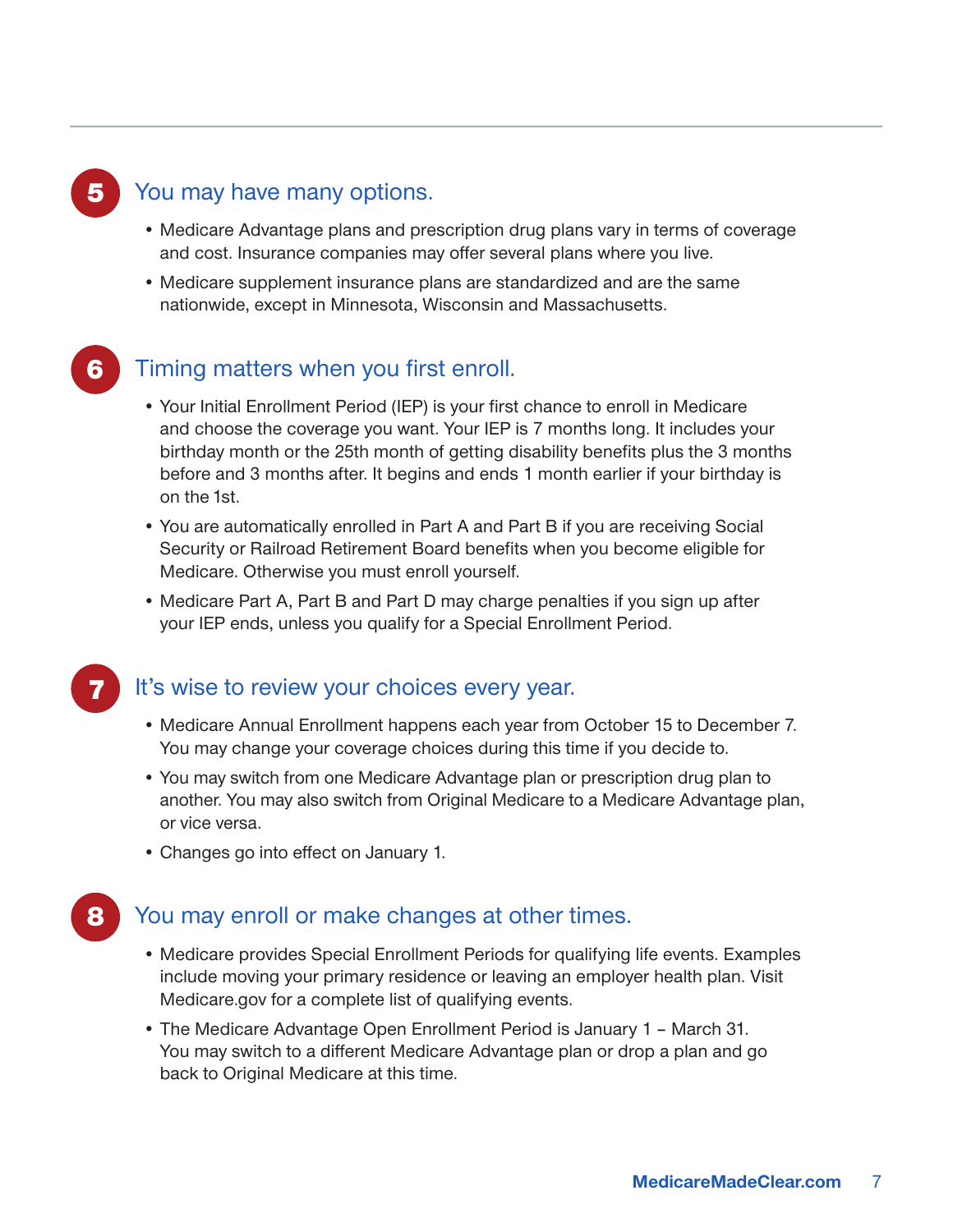## Medicare Part A: Hospital insurance

## Medicare Part A helps pay for hospital stays and inpatient care.

You cannot be denied Part A coverage. You may go to any qualified health care provider in the United States who participates in the Medicare program and is accepting Medicare patients.

## **Medicare Part A covers hospital stays and inpatient care, including:**

A semi-private room

**PART** 

A<sup>E</sup>

Your hospital meals

Skilled nursing services

Care in special units, such as intensive care

Drugs, medical supplies and medical equipment used during an inpatient stay

Lab tests, X-rays and medical equipment as an inpatient

Operating room and recovery room services

Some blood transfusions in a hospital or skilled nursing facility

Inpatient or outpatient rehabilitation services after a qualified inpatient stay

Part-time, skilled care for the homebound

Hospice care for the terminally ill, including medications to manage symptoms and control pain

## **Part A costs in 2020**

## **Premium**

- \$0 per month for most people
- Up to \$458 per month if neither you nor your spouse paid Social Security taxes for at least 10 years (40 quarters)

### **Deductible**

• \$1,408 per benefit period

## **Copay for hospital stays**

- \$0 for days 1–60
- \$352 a day for days 61–90
- \$704 a day for each lifetime reserve day

## **Copay for skilled nursing facility stays**

- \$0 for days 1–20
- \$176 a day for days 21–100

## **For hospice care**

- Copay up to \$5 for each prescription to manage symptoms
- Coinsurance for inpatient respite care to give primary caregiver rest or time off

**Part A coverage and costs are based on benefit periods.** A benefit period begins the day you're admitted to the hospital. It ends when you've been out for 60 days in a row.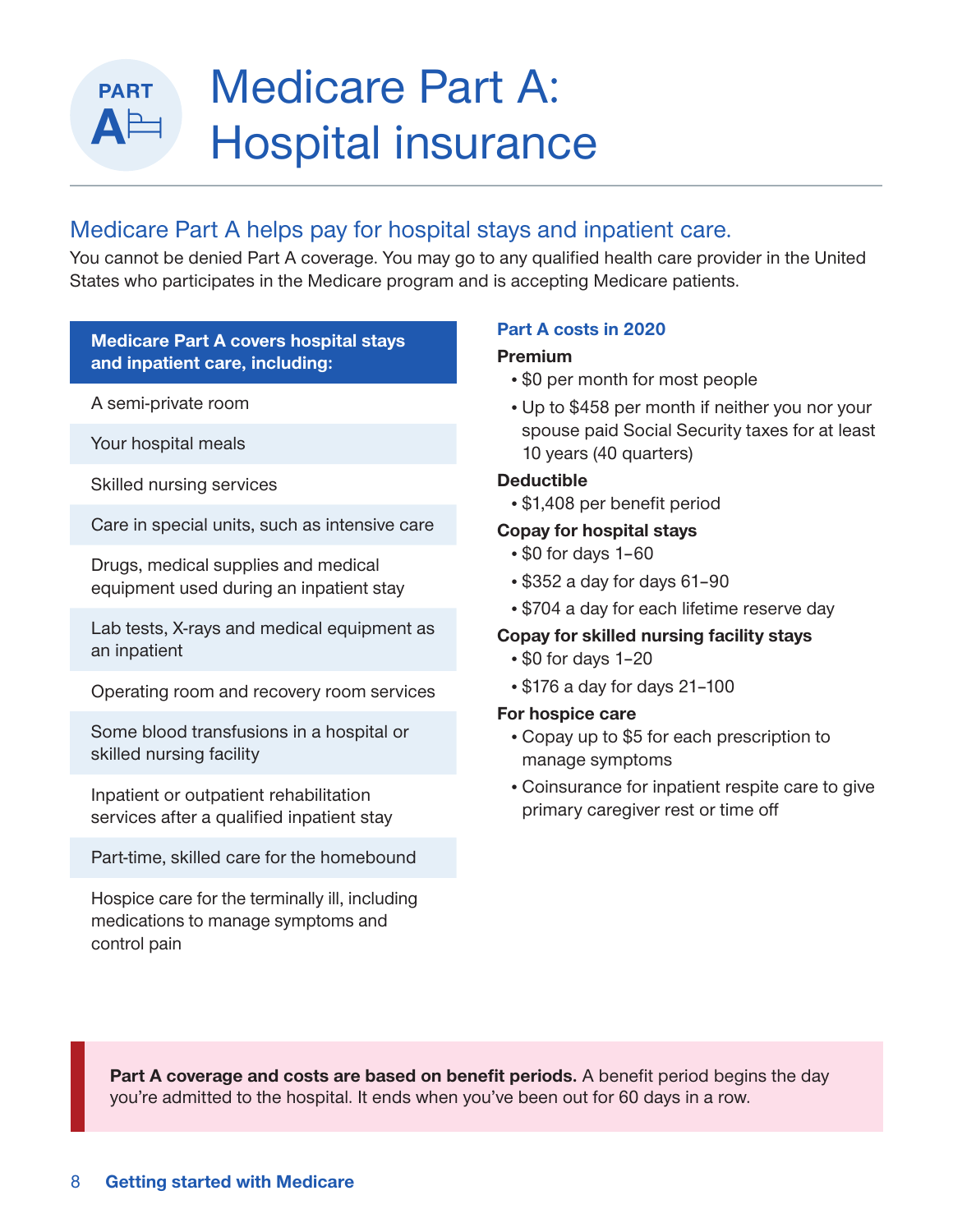## Medicare Part B: Medical insurance

## Medicare Part B helps pay for doctor visits and outpatient care.

You cannot be denied Part B coverage. You may go to any doctor or qualified health care provider in the United States who participates in the Medicare program and is accepting Medicare patients.

### **Medicare Part B covers doctor visits and outpatient care, including:**

Physician services, including in the hospital

An annual wellness visit and preventive services, like flu shots and mammograms

Lab services, like blood tests

**PART** 

BY

X-rays and some other diagnostic tests

Some health programs, like smoking cessation, obesity counseling and cardiac rehab

Physical therapy, occupational therapy and speech-language pathology services

Diabetes screenings, diabetes education and certain diabetes supplies

Mental health care

Durable medical equipment for use at home, like wheelchairs and walkers

Ambulatory surgery center services

Ambulance and emergency room services

### **Part B costs in 2020**

#### **Premium**

- \$144.60 per month if any of the following apply to you:
	- You enroll for the first time in 2020.
	- You have Medicare and Medicaid, and Medicaid pays your premiums.
- Your premium may be less than \$144.60 if you enrolled in Part B before 2019 and your payments are deducted from your Social Security checks.
- Your premium may be more than \$144.60 if your reported income from 2018 was above \$87,000 for individuals or \$174,000 for couples.

#### **Deductible**

• \$198 per year

#### **Coinsurance**

• 20% of the Medicare-approved amount for most covered services after you pay the deductible, with no annual out-of-pocket maximum

**Part B may charge a premium penalty if you don't sign up when you are first eligible,**  unless you qualify for a Special Enrollment Period. See pages 15–16.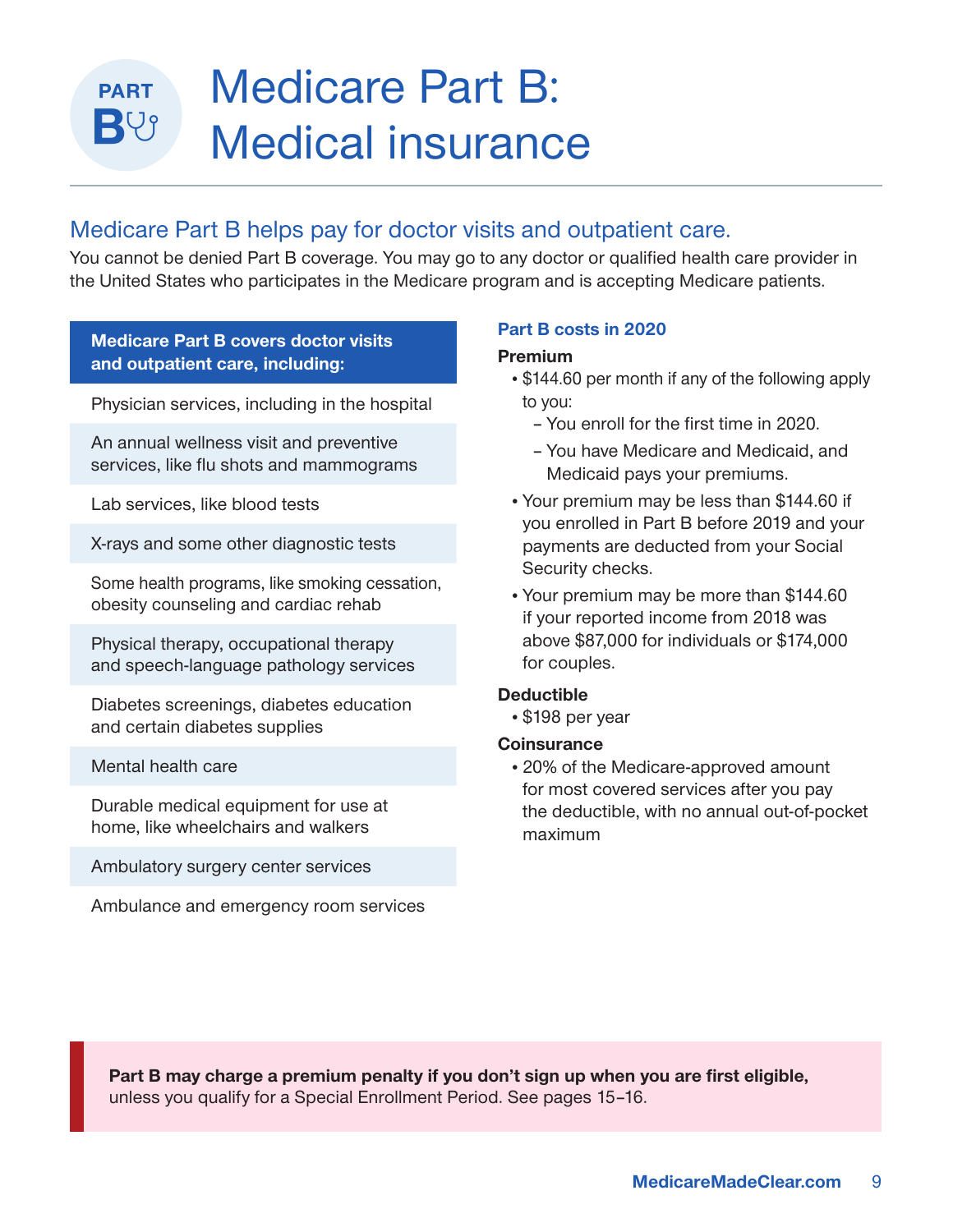## Medicare Part C: Medicare Advantage

## Medicare Advantage (Part C) is another way to get your Medicare benefits.

There are different types of Part C plans. Some plans have provider networks you need to use.

Plans are offered by private insurance companies approved by Medicare. Your choices vary depending on where you live. Coverage and costs beyond the standards set by Medicare vary from plan to plan.

You must be enrolled in both Part A and Part B to be eligible for a Part C plan.

#### **All Medicare Advantage plans cover:**

All the benefits of Part A (except hospice care, which is still covered by Part A)

All the benefits of Part B

#### **Most Medicare Advantage plans cover:**

Prescription drugs

### **Medicare Advantage plans may offer additional benefits, such as:**

Dental exams, cleanings and X-rays

Eye exams, eyeglasses and corrective lenses

Hearing tests and hearing aids

Wellness programs, fitness membership and worldwide emergency coverage

Extras like rides to appointments and home safety devices

#### **Part C costs in 2020**

#### **Premium**

- Plan premiums vary widely and can change from year to year.
- You continue to pay your Part B premium to Medicare.

#### **Deductible**

- Some plans have deductibles, and others don't.
- Plans may charge deductibles for drug benefits only.
- Amounts vary from plan to plan.

#### **Copay**

- Many plans charge copays for doctor visits, prescriptions, etc.
- Amounts vary from plan to plan.

#### **Coinsurance**

- Plans may set coinsurance terms for certain services.
- Costs during the Part D coverage gap may apply.

**Medicare Advantage plans put a cap on your out-of-pocket costs for Part A and B services covered by the plan.** This offers financial protection. The maximum is \$6,700 in 2020, but plans may set lower limits. There is no limit with Original Medicare.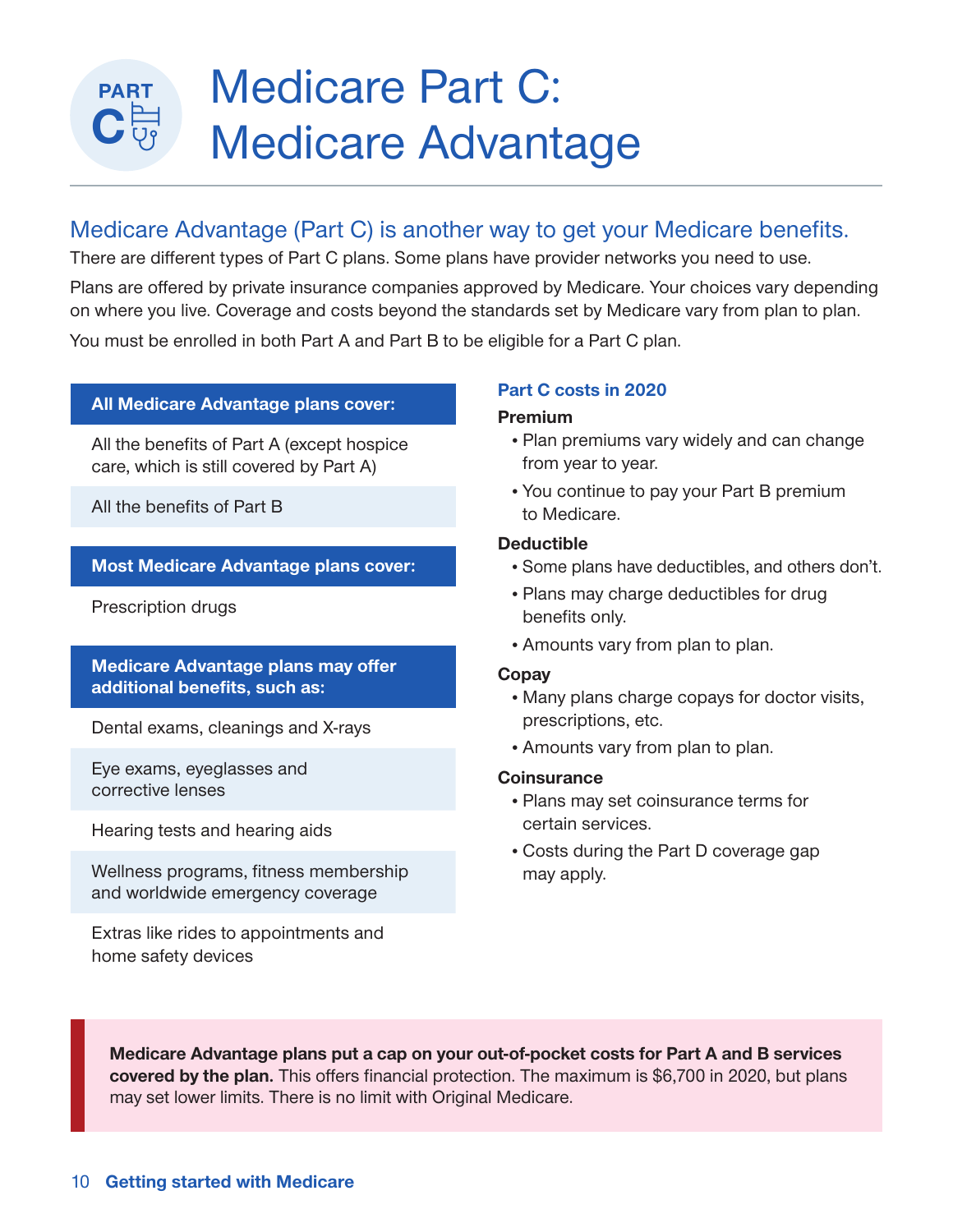## Medicare Part D: **PART**  $D$   $\mathbb{R}$ Prescription drug coverage

## Medicare Part D helps with the cost of prescription drugs.

You can get drug coverage with a standalone Part D plan or as part of a Medicare Advantage plan (Part C). Some plans have pharmacy networks and mail order pharmacies that offer discounted prices.

Plans are offered by private insurance companies approved by Medicare. Your choices vary depending on where you live. Coverage and costs beyond the standards set by Medicare vary from plan to plan.

You must be enrolled in Part A or Part B to be eligible for a Part D plan.

### **Medicare Part D plans cover:**

Types of drugs most commonly prescribed according to federal standards

Specific brand name and generic drugs on the plan formulary, or list of drugs

Commercially available vaccines not covered by Part B

#### **Coverage stages**

Part D coverage has four stages. You pay a share of the cost for your drugs in each stage up to a limit. You may not reach all stages. The cycle restarts each year.

- 1. Annual deductible: You pay 100% of the cost up to the plan deductible amount.
- 2. Initial coverage: You pay copays or coinsurance up to a set limit (\$4,020 in 2020).
- 3. Coverage gap (donut hole): You pay a percentage of the cost up to an out-of-pocket limit (\$6,350 in 2020).
- 4. Catastrophic coverage: You pay reduced copays for the rest of the year.

## **Part D costs in 2020**

#### **Premium**

- Plan premiums vary widely and can change from year to year.
- You may pay a premium penalty if you are late to enroll in Part D.
- Many Part C plans include drug coverage.

### **Deductible**

- The maximum deductible in 2020 is \$435.
- Not all plans have a deductible.
- Plans may apply separate deductibles for drugs in different tiers.

#### **Copay**

• Plans may charge copays for prescriptions and refills. Amounts vary.

#### **Coinsurance**

- Some plans may set coinsurance rates for certain drugs or drug tiers.
- In 2020, you pay 25% of the cost for both brand name and generic drugs.

**Part D may charge a premium penalty if you don't sign up when you are first eligible,** unless you qualify for a Special Enrollment Period. See pages 15–16.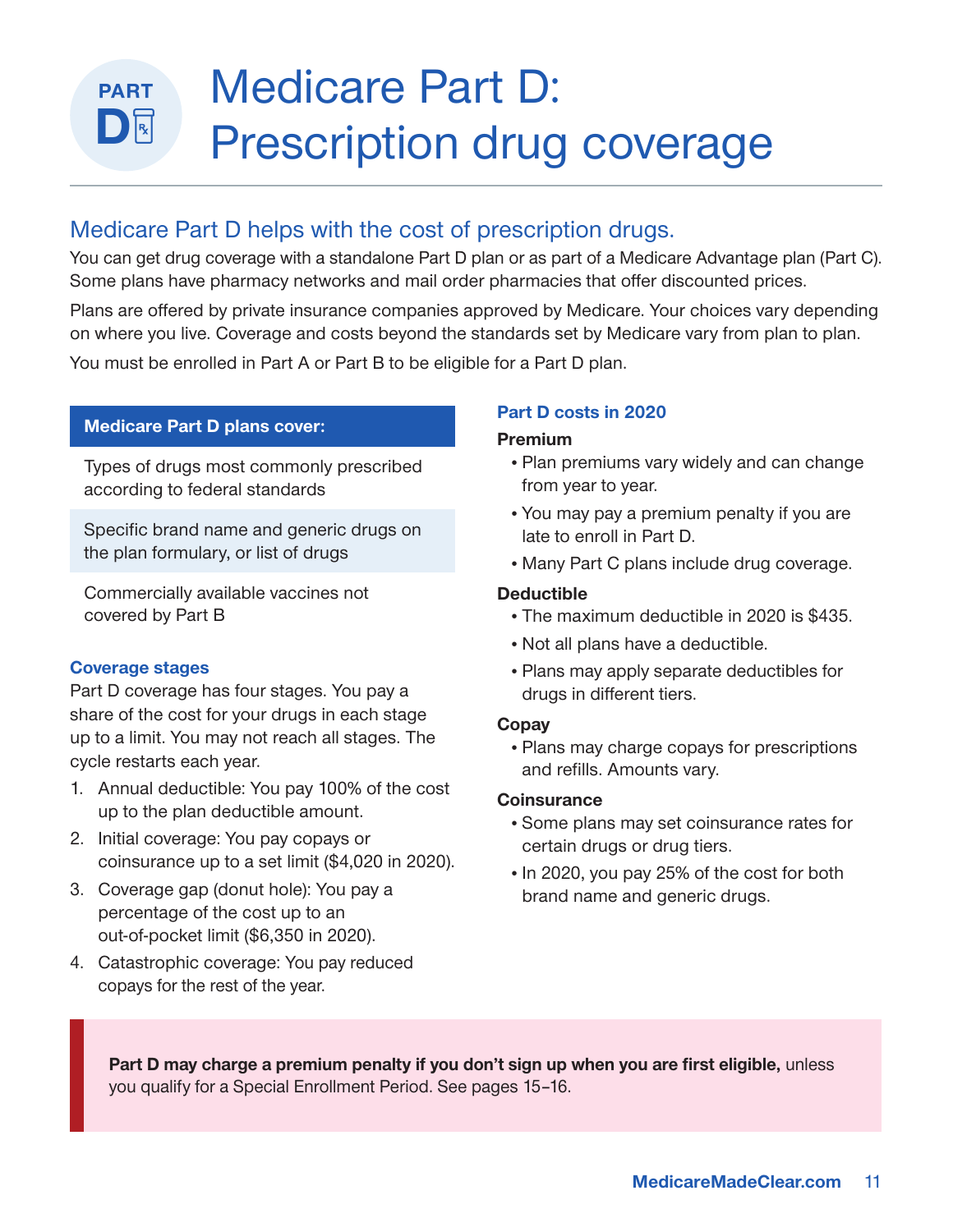# **MED SUPP**

## Medicare supplement insurance: Medigap

## Medicare supplement insurance helps pay some out-of-pocket costs that come with Original Medicare.

Medicare supplement insurance plans are standardized by the federal government. Each is labeled with a letter. Every plan with the same letter offers the same benefits, no matter what state it's offered in or by which insurance company. Massachusetts, Minnesota and Wisconsin standardized plans differently.

The level of coverage varies. There are standardized plans that cover all your Medicare deductibles, copayments and coinsurance, while others leave some costs for you to pay on your own. Medicare supplement plans provide nationwide coverage.

## **All Medicare supplement plans fully or partially pay:**

Part A hospital coinsurance

Part B coinsurance or copays

Cost of blood transfusions (first 3 pints)

Costs for 365 extra hospital days

Hospice care coinsurance

## **Medicare supplement plans may also help pay:**

Part A deductible

Part B deductible (not available to those newly eligible in 2020 or beyond)

Part B excess charges

Cost of foreign travel emergency care up to plan limits

Part A skilled nursing facility care coinsurance

### **Medicare supplement insurance costs**

#### **Premium**

- Insurance companies set their own plan premiums.
- Plans that provide more coverage generally have higher premiums.
- Premiums may vary from insurer to insurer even if the plans offer the exact same coverage.
- Premiums may change from year to year.

You can request enrollment in a Medicare supplement plan at any time, but you may be denied coverage or charged more based on your health history if you enroll after your Medicare Supplement Open Enrollment Period. See page 14.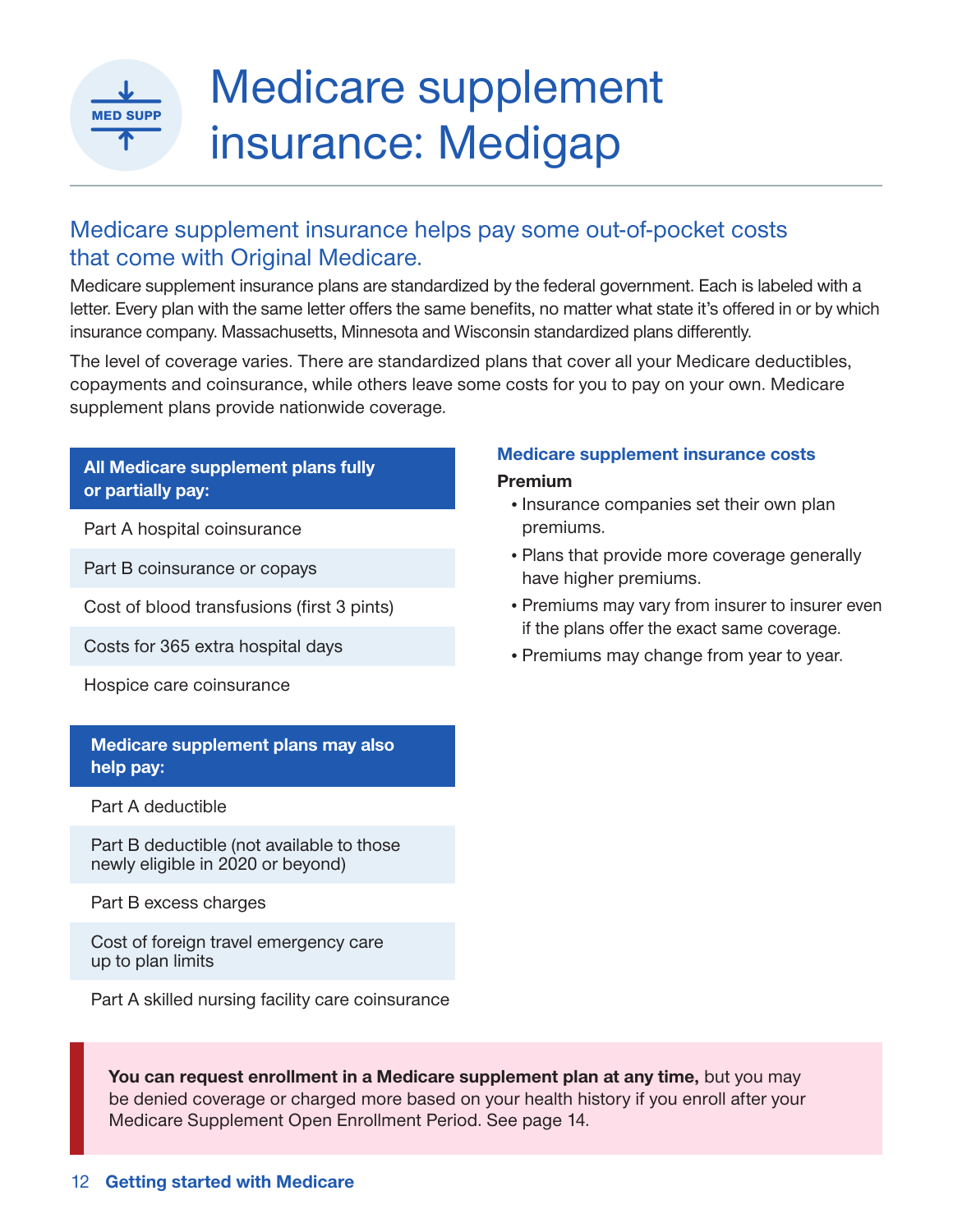## Coverage combinations: Your options

You can add coverage to Original Medicare or choose a Medicare Advantage plan instead.

## Original Medicare

You may add a standalone Part D plan, a Medicare supplement plan or both to Original Medicare (Parts A & B).



## Medicare Advantage

You may choose to get your benefits through a Medicare Advantage plan (Part C). Many plans come with built-in prescription drug coverage. You can add a standalone Part D plan only with certain Medicare Advantage plan types.

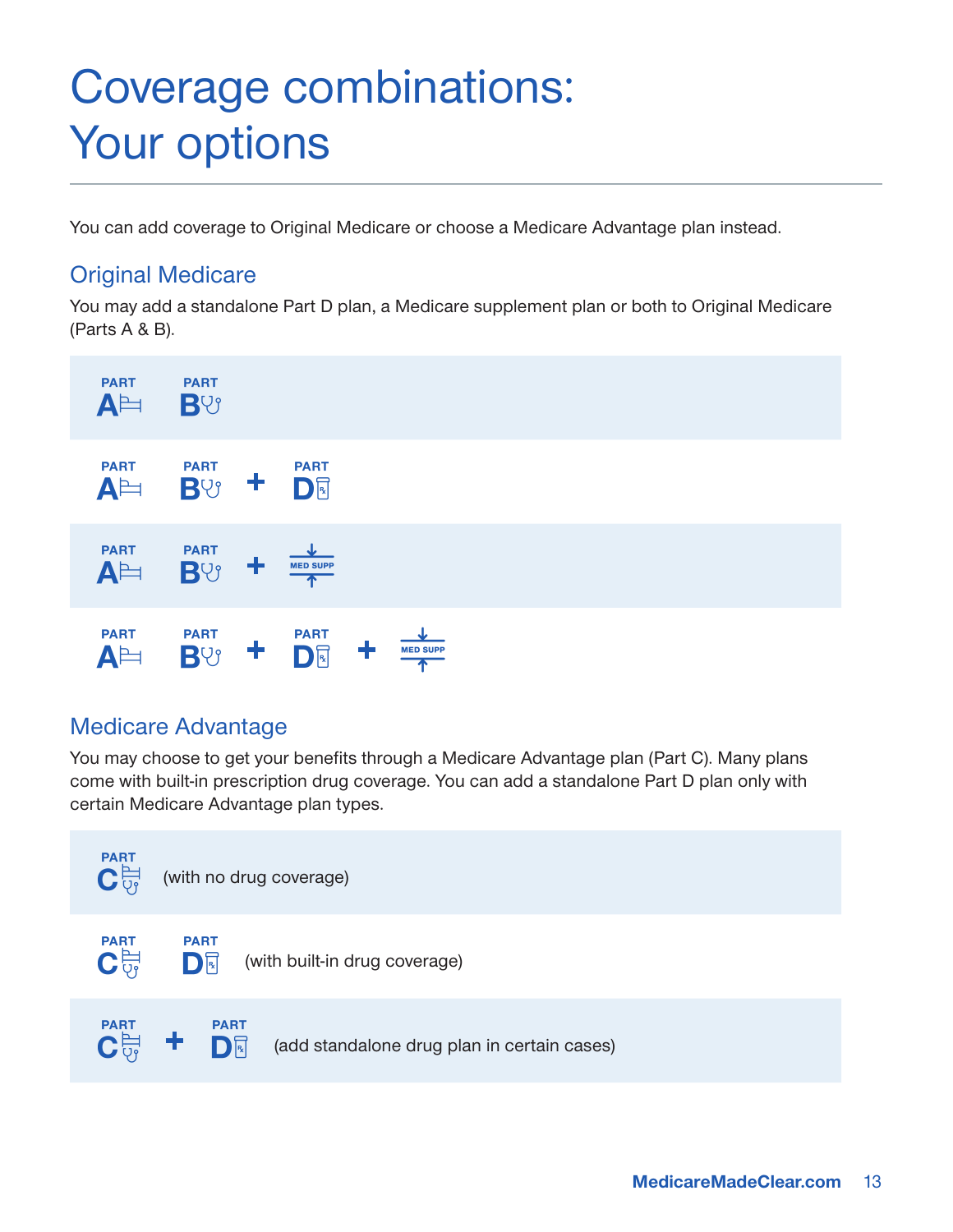# Enrolling in Medicare

## Initial Enrollment Period

Your Initial Enrollment Period (IEP) is 7 months long. It includes your 65th birthday month plus the 3 months before and the 3 months after. It begins and ends 1 month earlier if your birthday is on the first of the month. You may enroll in Part A, Part B or both. You may also choose to join a Medicare Advantage plan (Part C) or a prescription drug plan (Part D).

**Are you eligible for Medicare due to disability?** Your 7-month IEP includes the month you receive your 25th disability check plus the 3 months before and the 3 months after.

## **The month you turn 65 years old**



## General Enrollment Period

You may use the General Enrollment Period (GEP) to enroll in Medicare Part A, Part B or both if you miss your IEP. The GEP happens every year from January 1 to March 31. You may also choose to join a Medicare Advantage plan or a prescription drug plan from April 1 to June 30 the same year.



## Medicare Supplement Open Enrollment Period

Your Medicare supplement open enrollment is 6 months long. It begins the month you are 65 or older and are enrolled in Medicare Part B. You can apply to enroll at any time after this, but during open enrollment you are guaranteed coverage. Later you could be denied or charged more based on your health history. Some states may allow for additional enrollment periods.

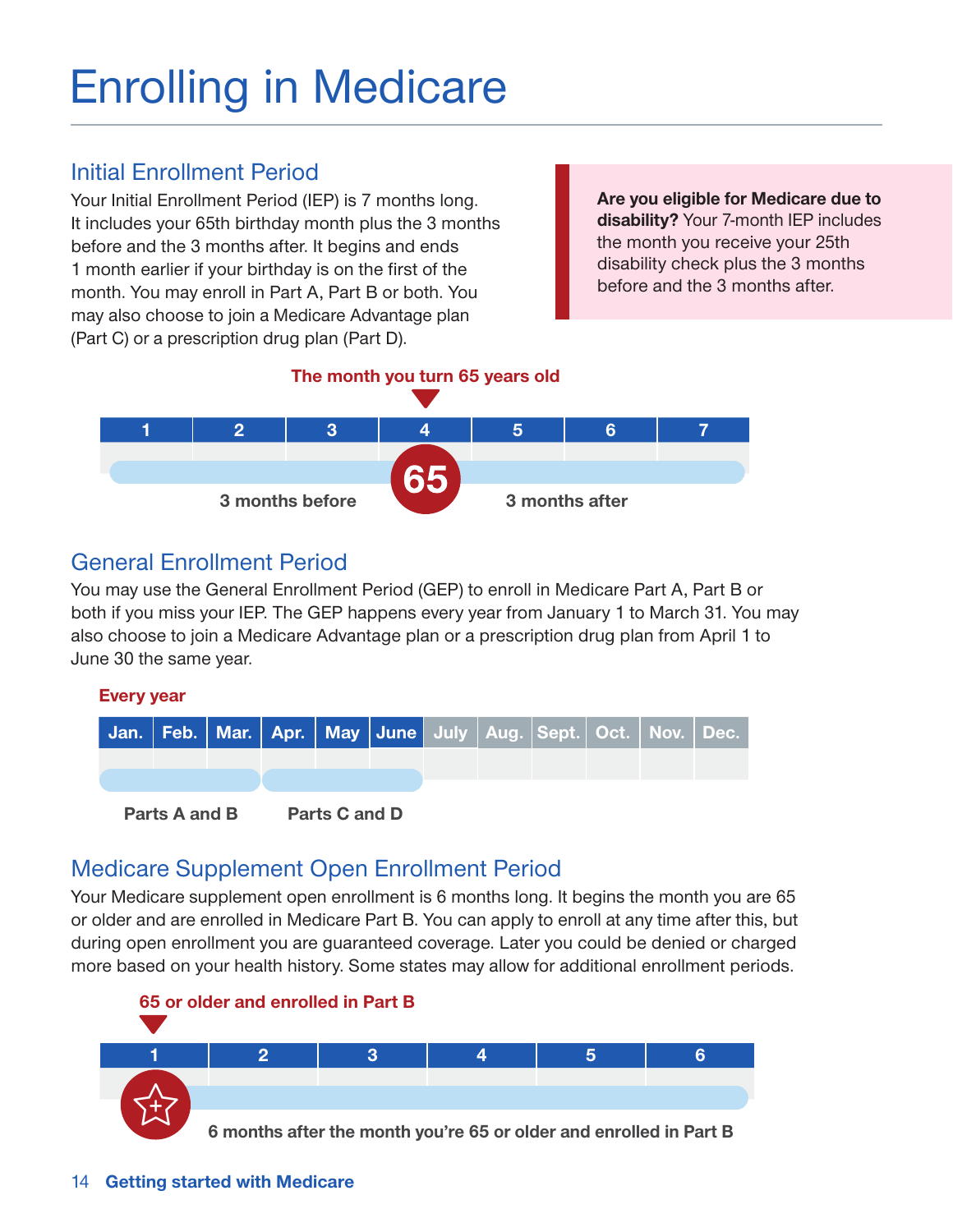## Special Enrollment Period: Working past 65

You may qualify for a Special Enrollment Period (SEP) to enroll in Part A, Part B or both without penalty for up to 8 months after the month your (or your spouse's) employment or employer coverage ends, whichever comes first. You may join a Medicare Advantage plan or prescription drug plan up to 2 full months after the same event, if you are eligible.



 You have just 63 days to enroll in Part D without penalty once your employer coverage ends. Ask your employer for a notice of "creditable drug coverage."

## Late enrollment penalties

It's important to know your enrollment dates and to enroll on time. The following penalties could apply if you don't, unless you qualify for a SEP or another exception.

- **Part A:** People who pay a premium (most don't) could pay an additional 10% of the premium amount. The penalty is charged every month for twice the number of years enrollment was delayed.
- **Part B:** You could pay an additional 10% of the premium amount for each full 12-month period enrollment is delayed. The penalty is charged every month for as long as you have Part B.
- **Part D:** You could pay an additional 1% of the average Part D plan premium for each month you delay enrollment. The penalty is charged every month for as long as you're enrolled in Part D.
- **Medicare supplement insurance:** You could be denied coverage or charged a higher premium based on your health history.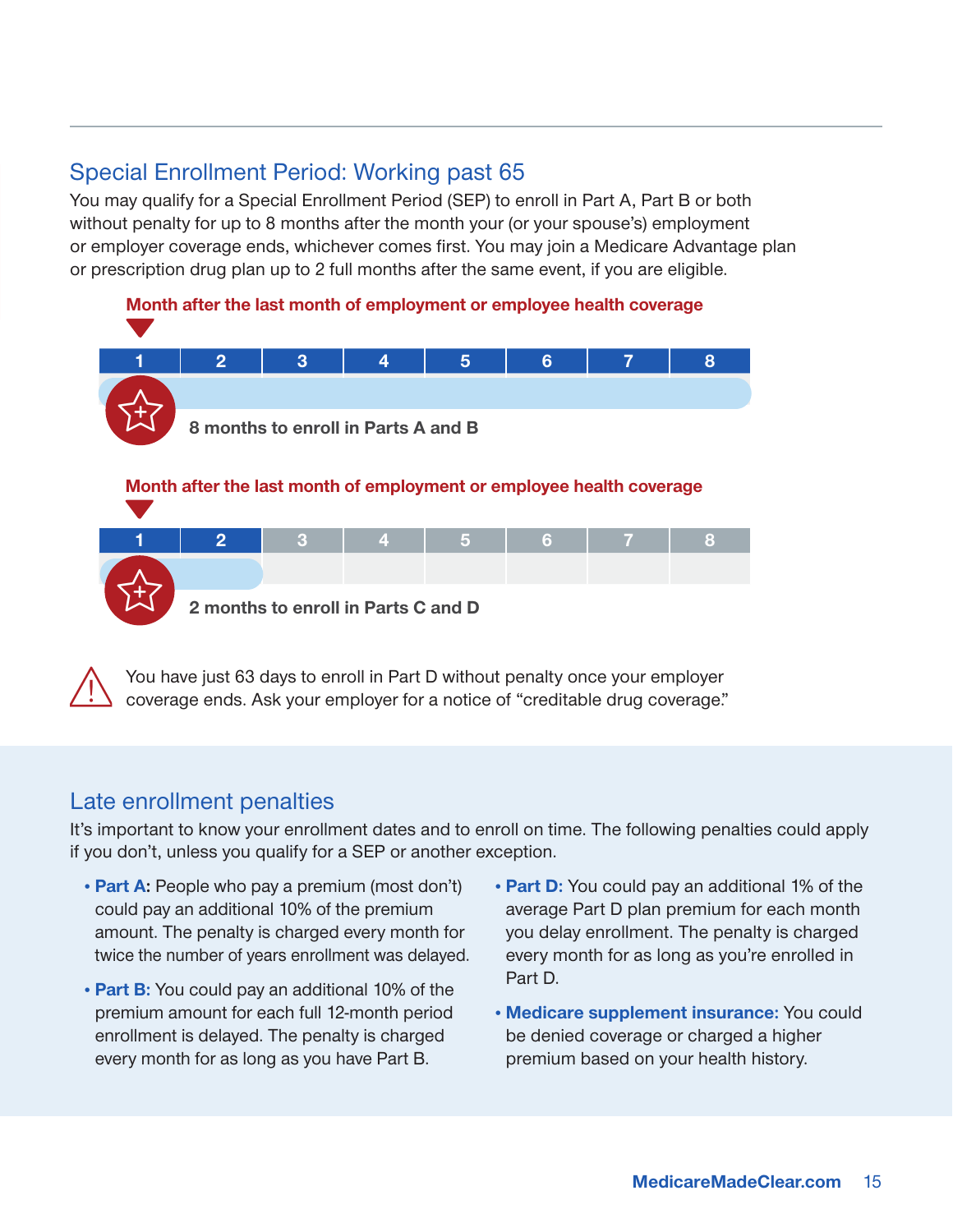## Changing your coverage

## Medicare Annual Enrollment

Medicare Annual Enrollment is October 15 to December 7. During this time you may join, switch or drop a Medicare Advantage plan (Part C) or a prescription drug plan (Part D). If you drop a Medicare Advantage plan, your coverage reverts to Original Medicare.

## **Every year**



**October 15 – December 7**

## Special Enrollment Period: Qualifying Life Event

You may join, switch or drop a Medicare Advantage plan or a prescription drug plan if you have a qualifying event, such as moving. You have 2 months after the month of a qualifying event to make plan changes, in most cases. If you drop a Medicare Advantage plan, your coverage reverts to Original Medicare.



## Medicare Advantage Open Enrollment

If you're enrolled in a Medicare Advantage plan on January 1, you can change your coverage once between January 1 and March 31. You can switch to a different Medicare Advantage plan or go back to Original Medicare. If you go back to Original Medicare, you may also enroll in a Part D plan and a Medicare supplement plan.

# **Every year Jan. Feb. Mar. Apr. May June July Aug. Sept. Oct. Nov. Dec.**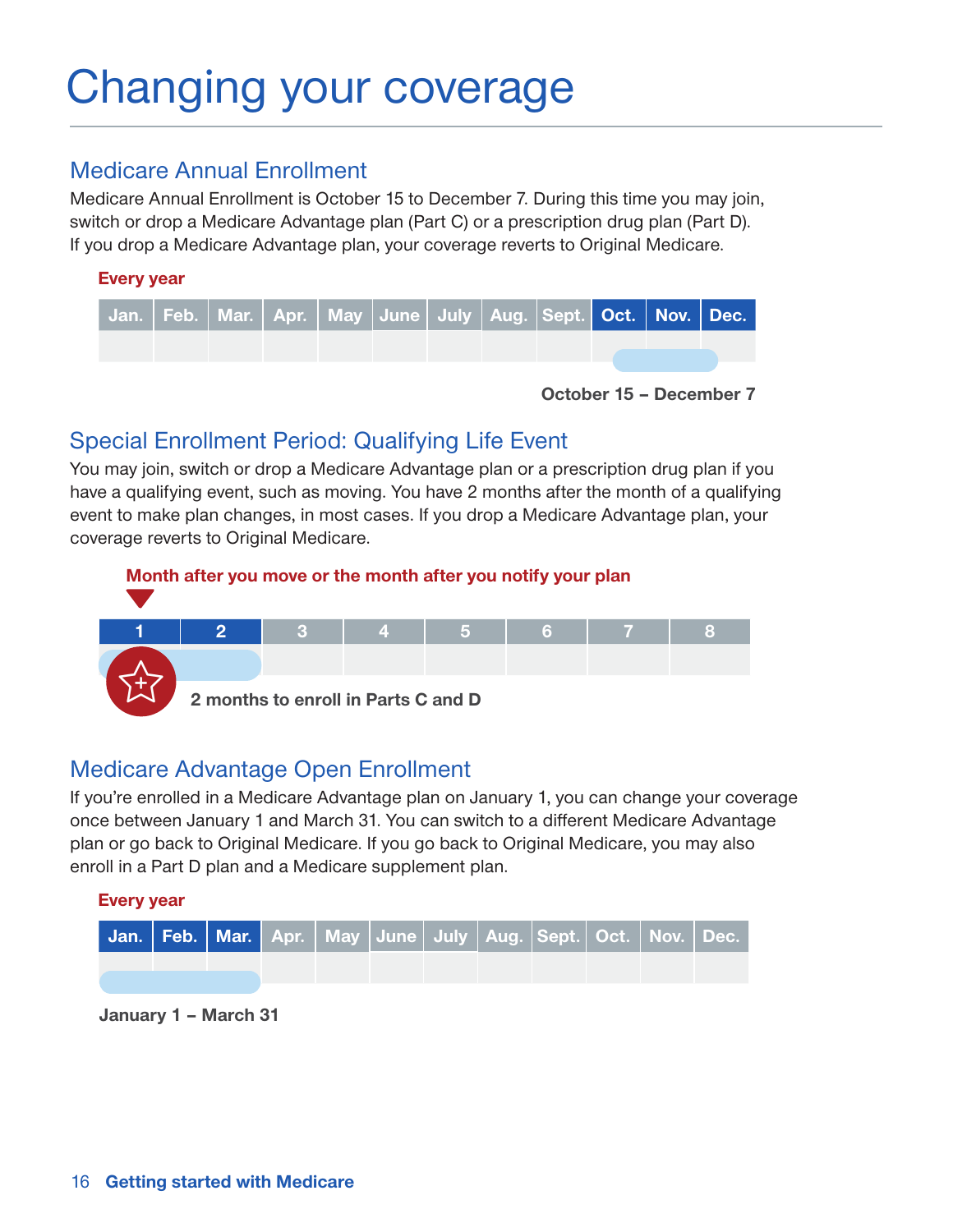## Understanding your needs

## Look for coverage that works for you.

Consider these questions to help determine what kind of coverage may be right for you.

## **Frequent doctor visits can get costly. How often do you visit the doctor, in general?**

- With Original Medicare (Parts A & B), you pay 20% of the allowed amount for most doctor services after you meet the Part B deductible. Most Medicare supplement plans pay this cost in full.
- With most Medicare Advantage plans, you pay a low copayment for each visit. Your plan may or may not have a deductible.
- Medicare Advantage plans have an annual out-of-pocket limit that offers financial protection. There is no limit with Original Medicare.

## **Are the medications you regularly take covered?**

- Most prescription drug plans and Medicare Advantage plans that include drug coverage have a list of covered drugs, or formulary.
- If your drugs are not on the formulary, you may have to pay more.

## **Do you have a particular doctor, hospital or pharmacy that you want to use?**

- Many Medicare Advantage plans contract with a network of providers and pharmacies.
- You may pay more if your provider or pharmacy is not in the network.
- Original Medicare and most Medicare supplement plans do not have networks and provide coverage nationwide.

## **Does your doctor accept Medicare assignment?**

- Doctors who accept assignment agree to the Medicare-approved amount as payment in full.
- Doctors who do not accept assignment may charge more than the Medicare-approved amount for some services.
- The additional cost is called "excess charges."
- Some Medicare supplement plans pay excess charges.

## **Do you have other health coverage, such as through an employer, a union or the military?**

- Medicare may work with your other health coverage.
- Talk to your plan administrator before you make any decisions.

## **Would you rather pay less in monthly premiums or pay less out of pocket when you receive health care?**

- In general, when premiums go up, out-of-pocket costs like deductibles, copays and coinsurance go down.
- The opposite is also true. Low monthly premiums could mean your out-of-pocket costs will go up.
- Look at all the costs not just premiums when comparing coverage options.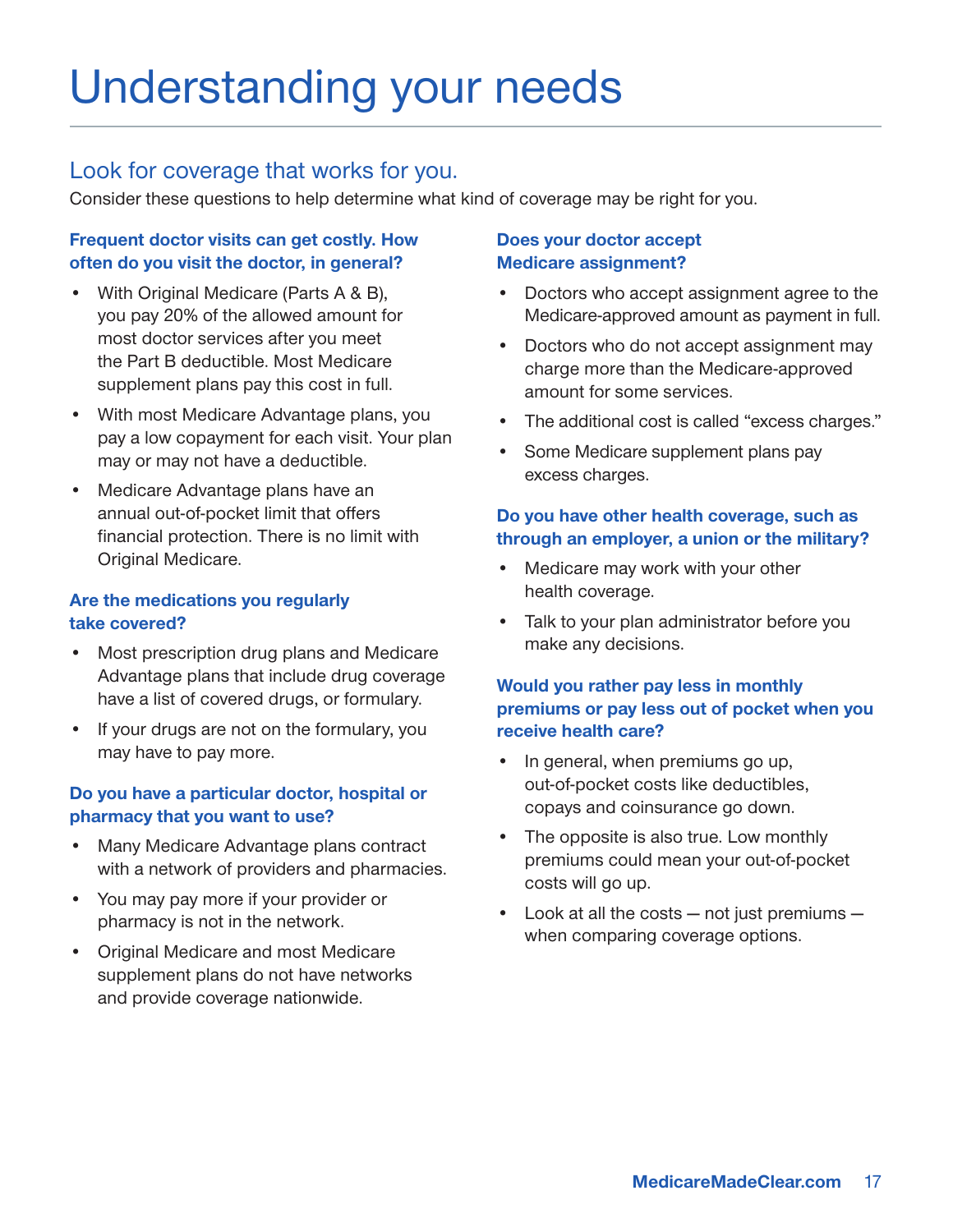## Help with Medicare costs

## You may qualify for help if you have a low income and few assets.

Income includes money you get from retirement benefits or other money that you report for tax purposes. Income eligibility levels vary by state and program.

The following programs offer financial assistance for people who qualify. There may also be other assistance programs in your state.

### **Medicaid**

Medicaid provides health care coverage for people and families with limited incomes. It may also offer some services not covered by Medicare. Each state creates its own program, so contact your state Medicaid office for more information.

If you qualify for both Medicare and Medicaid, you are "dual eligible." In this case, you keep your Medicaid benefits and may get additional benefits from Medicare. The two programs can work together to cover most of your health care costs.

## **Extra Help**

The Extra Help program helps eligible people pay for some or all of their Medicare Part D premiums, deductibles and copays.

## **Medicare Savings Programs**

Medicare Savings Programs help pay some or all Part A and Part B premiums, deductibles and coinsurance. You automatically qualify for the Extra Help program if you qualify for a Medicare Savings Program.

## **Program of All-Inclusive Care for the Elderly (PACE)**

PACE combines medical, social and long-term care services for frail elderly people who live in the community, not in a nursing home. This program is not available in all states.

**Don't assume you don't qualify for financial help.** Visit Medicare.gov to learn more about financial assistance programs. You may also contact your local Social Security office, Medicaid office or State Health Insurance Assistance Program for help.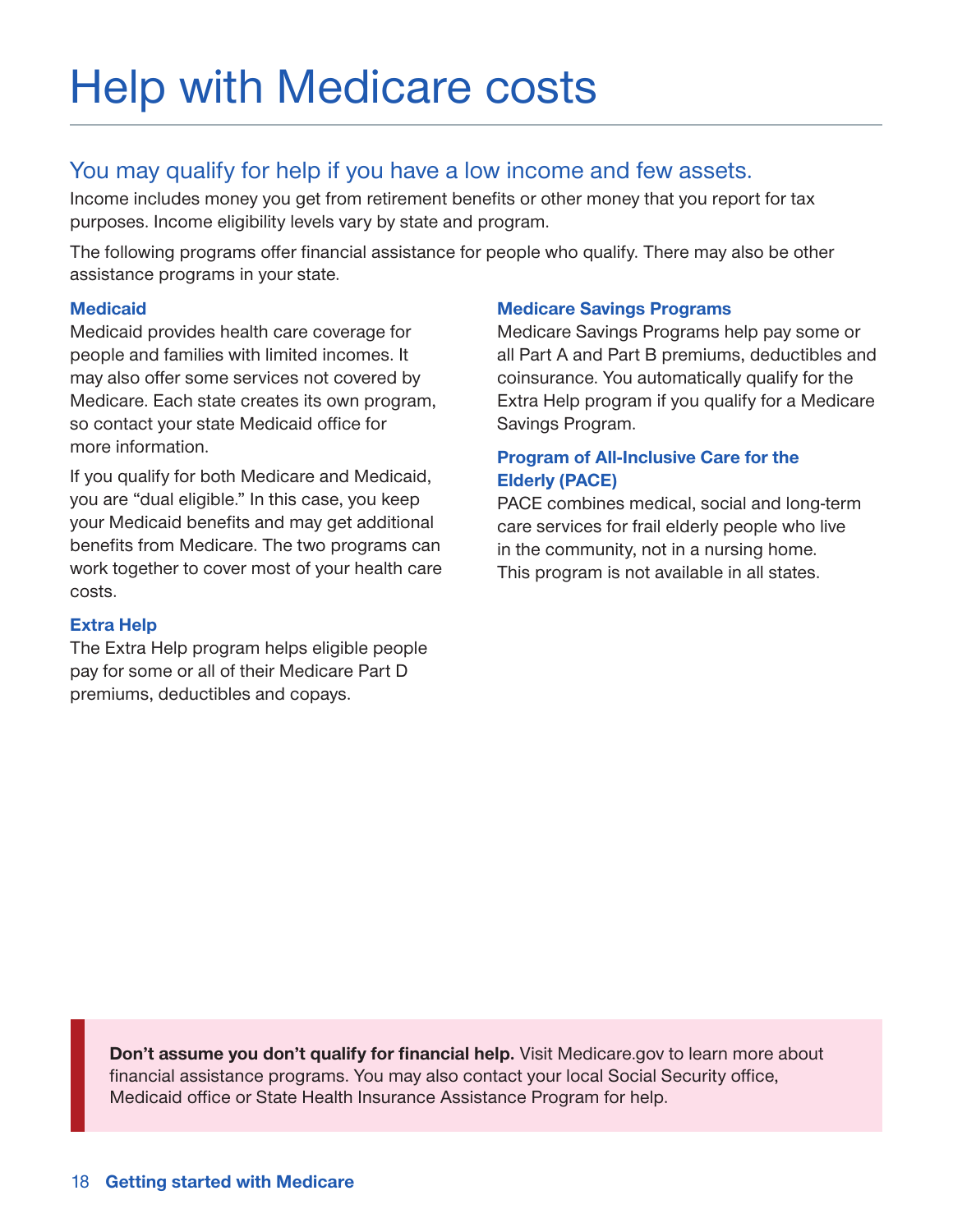### **Medicare Helpline**

Call for questions about Medicare and detailed information about plans and policies in your area.

1-800-MEDICARE (1-800-633-4227) TTY 1-877-486-2048 (24 hours a day, 7 days a week)

### **Medicare.gov**

The Medicare website provides information and offers online tools to find and compare Part D plans, Medicare Advantage plans and Medicare supplement insurance plans.

## **Medicare & You**

The official government Medicare handbook you may request when you call the Medicare Helpline, or you can download it at Medicare.gov.

### **Social Security Administration**

Get answers to questions about Medicare eligibility and enrollment, Social Security retirement benefits or disability benefits. You can also ask about your eligibility for financial help.

1-800-772-1213 TTY 1-800-325-0778 SSA.gov/Medicare

#### **Administration on Aging**

Discover local, state and community-based organizations that serve older adults and their caregivers.

1-800-677-1116, TTY 711 Eldercare.gov

## **Your current health plan**

Your health plan's customer service center should be able to answer questions you have about your current coverage. Find the number on the back of your member ID card.

#### **AARP.org**

AARP® provides information about Medicare, as well as other programs and services available to people as they age.

### **MedicareMadeClear.com**

Watch videos, sign up for our newsletter, take quizzes, find helpful tools and get answers to your Medicare questions.

### **Medicaid.gov**

Medicaid provides health coverage to millions of Americans, including eligible low-income adults, children, pregnant women, elderly adults and people with disabilities. Learn more about eligibility, benefits and how to apply.

### **State Health Insurance Assistance Program (SHIP)**

Your State Health Insurance Assistance Program offers free counseling and can help with questions about buying insurance, choosing a health plan and your rights and protection under Medicare.

shiptacenter.org

#### **National Hospice and Palliative Care Organization**

Learn about hospice care and hospice programs where you live. Your doctor or other health care provider may also be able to help you find local services.

NHPCO.org

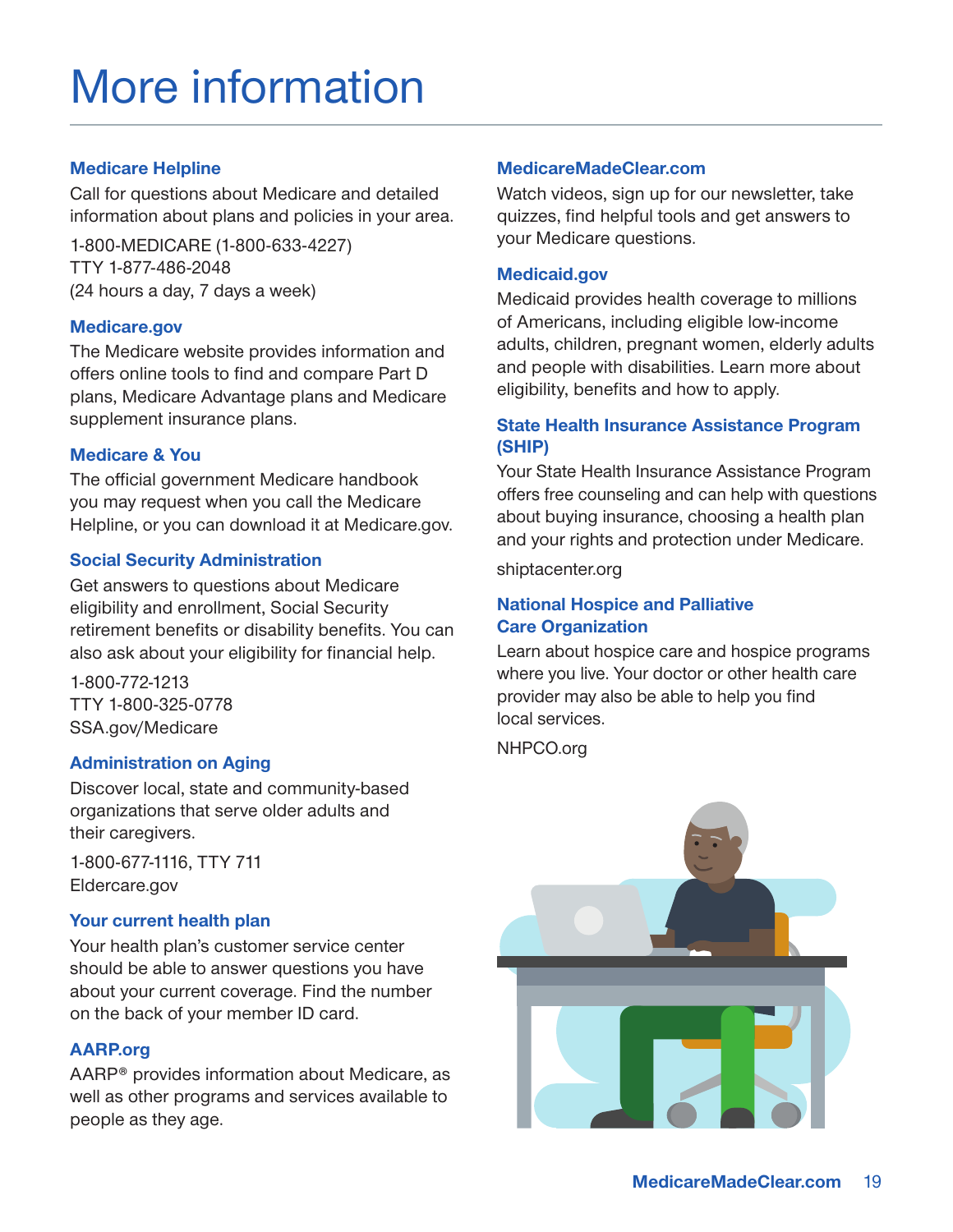## Frequently asked questions

## Q **How can I get dental and vision coverage with Medicare?**

AOriginal Medicare (Part A and Part B) does not cover routine dental or vision care. However, many Medicare Advantage plans (Part C) offer the coverage along with other benefits not provided by Original Medicare, such as prescription drug coverage. See page 10 for more information about Medicare Advantage plans.

## Q **What happens to my spouse's health coverage when I retire and go on Medicare?**

Your spouse may need to find other coverage if he or she is younger than you and there is a gap between being covered under your employer coverage and becoming eligible for Medicare. Your employer may offer COBRA for your spouse's continued coverage. Talk with your employer plan administrator.

> Your spouse could also buy individual coverage through the Marketplace or directly from an insurance company until becoming eligible for Medicare. At that time your spouse may qualify for premium-free Part A based on your work record or their own.

## Q **What will I pay for prescription drugs if I enter the donut hole?**

If you enter the donut hole, or the Part D coverage gap, you'll pay:

- 25% of the cost for both brand name and generic drugs
- Plan coinsurance for certain drugs if you have a plan that provides coverage in the gap

You enter the coverage gap in 2020 only if the total cost for your drugs, paid by you and your plan, reaches \$4,020. You exit the gap when your out-of-pocket drug costs reach \$6,350. After that, you are in the "catastrophic coverage" payment stage for the rest of the plan year and you may pay small copays for your drugs.

## Q **How do I know if I'll be able to see my same doctor when I'm on Medicare?**

AMany doctors accept Medicare. Ask your doctor to be sure. If you're considering a Medicare Advantage plan (Part C) with a provider network, you'll also need to know whether your doctor is in it. Check the provider list for each plan you're researching.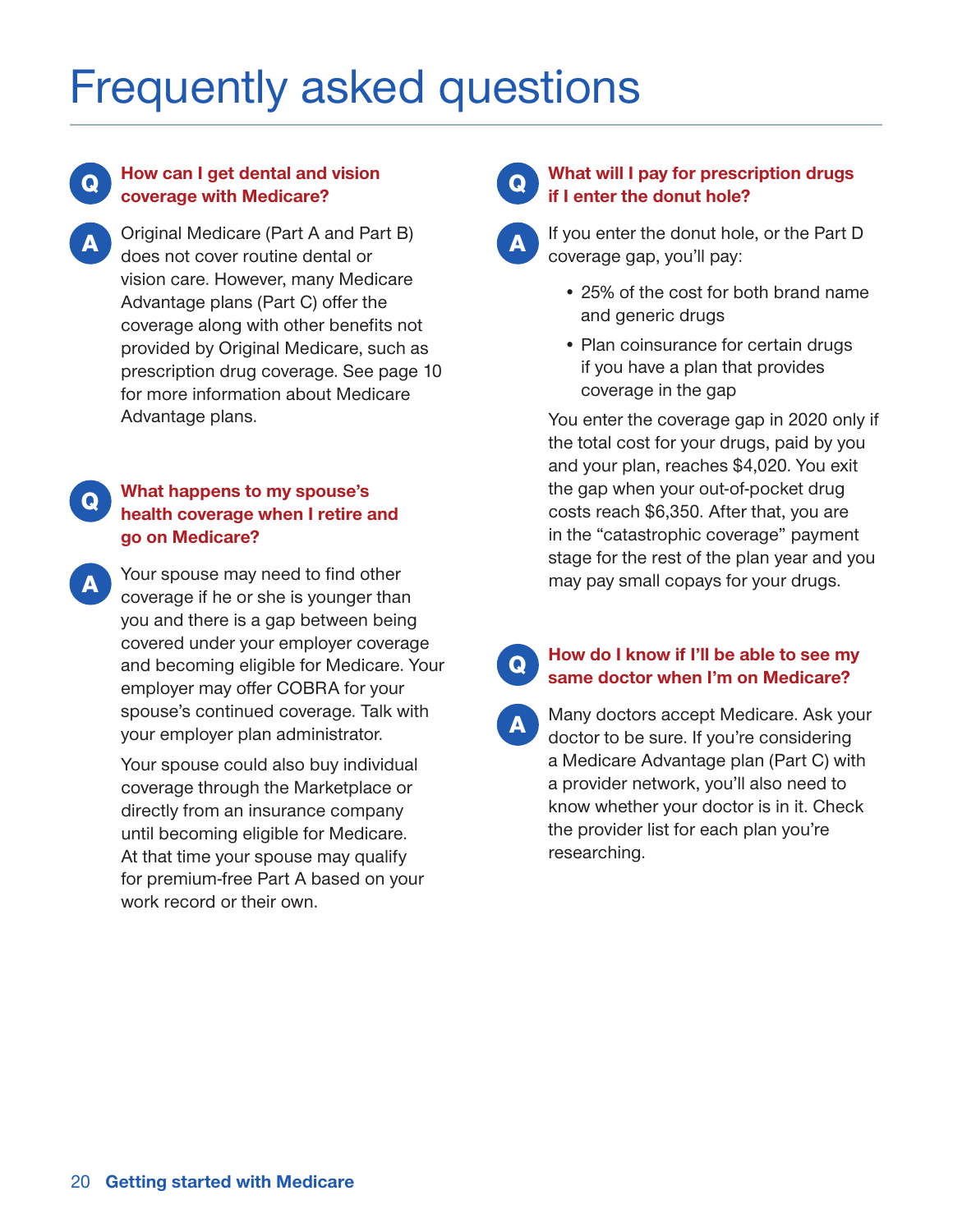### Q **What happens if my doctor leaves my Medicare Advantage plan's network?**

Your plan will notify you if your doctor leaves the plan's network, and you'll be able to choose a new doctor. Generally, you aren't able to change plans in this situation until the next Medicare Annual Enrollment, October 15 to December 7.

#### Q **What happens if I move? Can I keep the same Medicare Advantage plan?**

AMedicare Advantage plans have geographic service areas where they operate. You can keep your plan if you move to another address within the same service area. Call your plan's customer service number to find out whether your new home is in your current plan's service area.

If you move outside your plan's service area, you'll need to find a different Medicare Advantage plan or go back to Original Medicare and consider adding a standalone prescription drug plan and Medicare supplement insurance.

## <sup>Q</sup> **I can't afford to pay for Medicare not even the Part B premium. Where can I get help?**

You may be able to get help paying Medicare premiums and other costs, if you qualify. See page 19 for a list of resources.

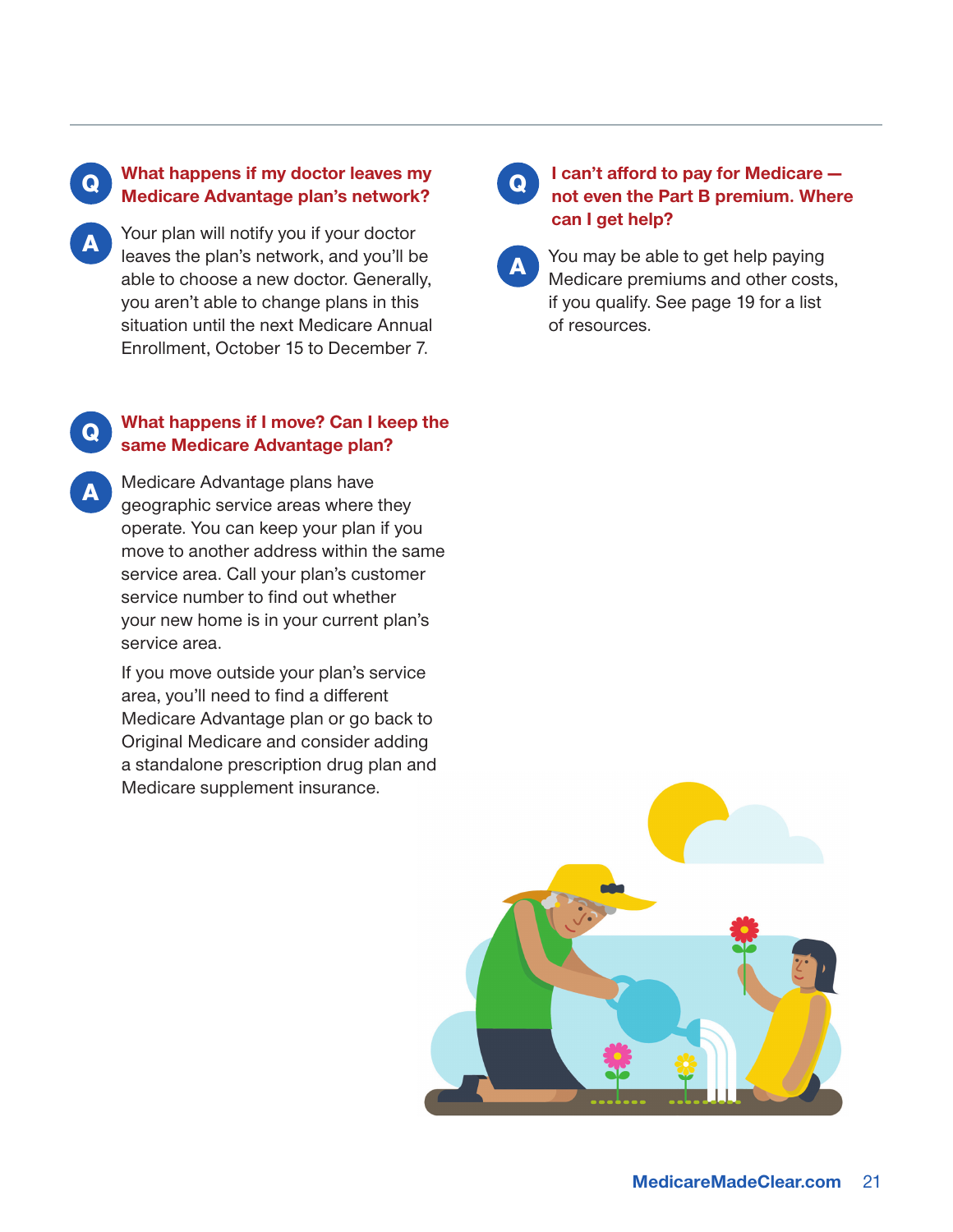## Medicare plan finder worksheet

## Steps to finding Medicare coverage that's a good fit for you:

#### **Learn about your choices.**

Explore **MedicareMadeClear.com** for more information about Medicare, your choices and additional resources.



#### **Understand your needs.** Think about how you use health care to help focus on the type of coverage that may work best for you.



## **Find plans in your area.** Go to Medicare.gov to get a list of plans available where you live and details about coverage and costs.



## **Compare your plan options.** Use the worksheet on the next page to compare plans based on your needs.



## **Select a plan.** Enroll online or call the plan directly.

**Some plans require a referral** from your primary care provider to see a specialist. You may want to consider this as you compare your options.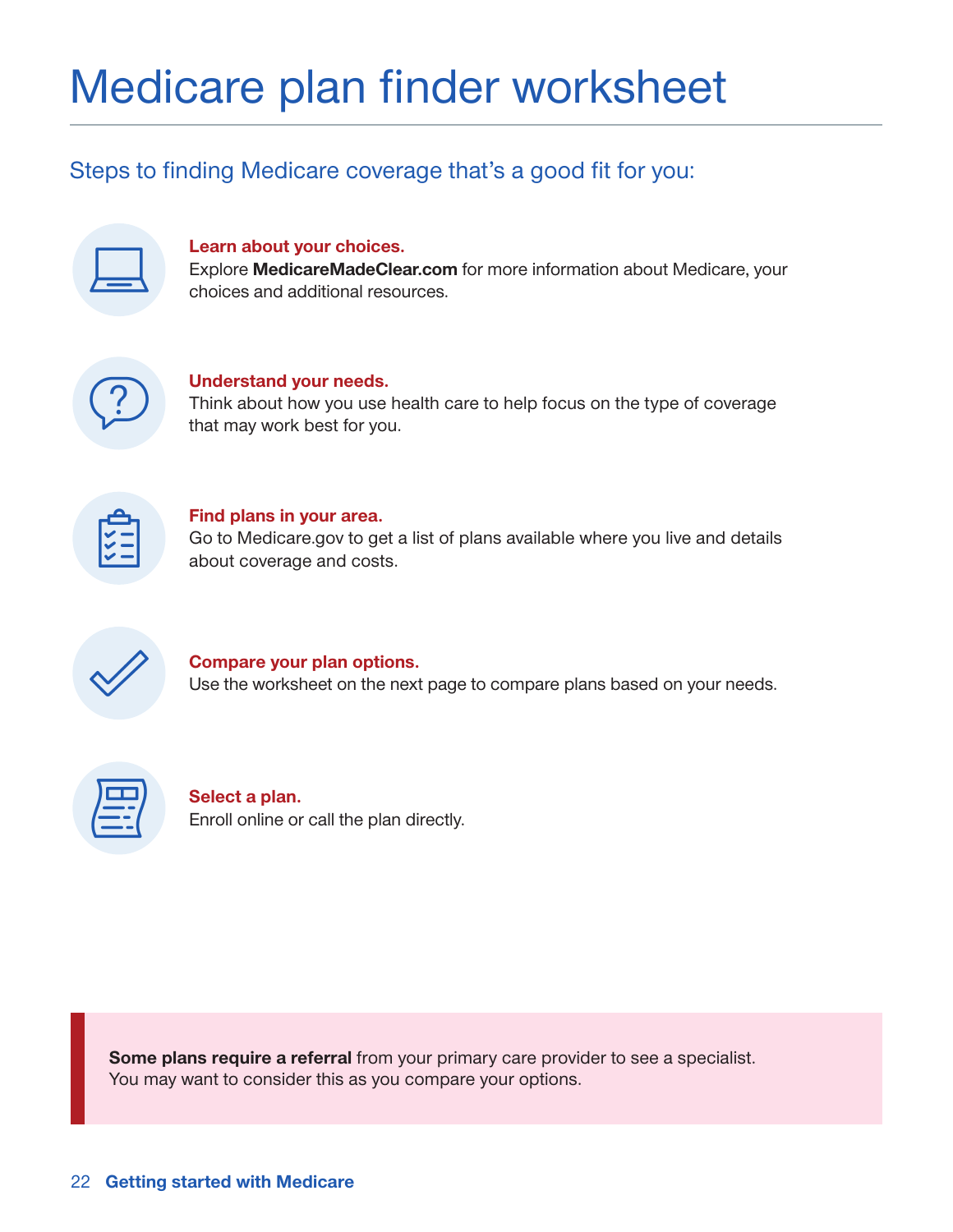## Complete a column for each plan you're considering.

In the top section, check off which benefits each plan provides. In the bottom section, fill in the cost for each item. You can get coverage and cost information from plan web sites or materials.

|                                              | Plan 1 | Plan <sub>2</sub> | Plan <sub>3</sub> |
|----------------------------------------------|--------|-------------------|-------------------|
| <b>Insurance company</b>                     |        |                   |                   |
| Name of plan                                 |        |                   |                   |
| <b>Type of plan</b>                          |        |                   |                   |
| <b>Compare coverage</b>                      |        |                   |                   |
| Current physician                            |        |                   |                   |
| <b>Current prescriptions</b>                 |        |                   |                   |
| Nurse phone line                             |        |                   |                   |
| Hearing services                             | $\Box$ |                   | $\vert \ \ \vert$ |
| Dental services                              |        |                   |                   |
| <b>Vision services</b>                       | $\Box$ |                   |                   |
| Fitness benefit                              |        |                   |                   |
| Chiropractic care                            | $\Box$ |                   |                   |
| Acupuncture                                  |        |                   |                   |
| Podiatry care                                |        |                   |                   |
| <b>Compare costs</b>                         |        |                   |                   |
| Original Medicare costs                      |        |                   |                   |
| Monthly plan premium                         |        |                   |                   |
| <b>Emergency costs</b>                       |        |                   |                   |
| Estimated monthly copays/coinsurance         |        |                   |                   |
| Annual medical deductible                    |        |                   |                   |
| Annual out-of-pocket maximum                 |        |                   |                   |
| Annual prescription drug deductible          |        |                   |                   |
| Estimated monthly prescription<br>drug costs |        |                   |                   |